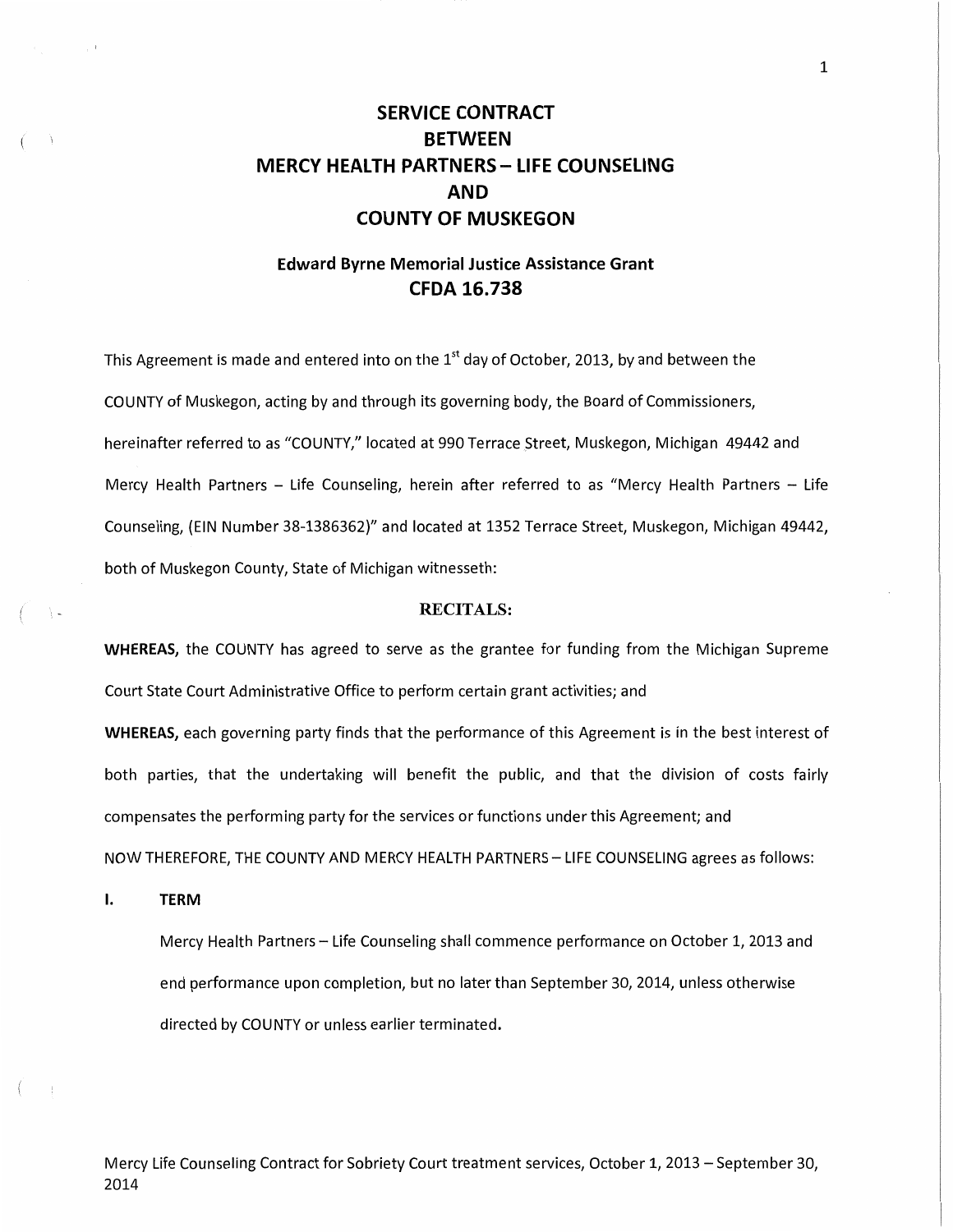## II. AGREEMENT

The COUNTY agrees to pay the Mercy Health Partners - Life Counseling a sum of dollars not to exceed Seventy-one Thousand, Eight Hundred and Twenty-Six Dollars (\$71,826,00}. Fifteen Thousand and no Dollars (\$15,000} will be paid from the Edward Byrne Memorial Justice Assistance Grant (CFDA 16.738} grant funded through the Michigan State Court Administrative Office to perform certain functions outlined in this Agreement for the period of October 1, 2013 – September 30, 2014. Fifty-six Thousand Eight Hundred and Twenty-Six Dollars (\$56,826) will come from the County of Muskegon General Fund. Mercy Health Partners - Life Counseling shall carry out in a satisfactory and ethical manner all services referenced within the signed Memorandum of Understanding dated June 11, 2013 which is attached as Exhibit 1 and incorporated, by reference.

## Ill. Contractor Information

The name of the Project Official for Mercy Health Partners - Life Counseling is Sandra Klien Horsman, Executive Director. The Project Official's contact telephone number is 231-727-4368. The Financial Contact for Mercy Health Partners- Life Counseling is Dawn Robbins. The Financial Contact telephone number is 231-728-4010.

#### IV. COMPENSATION

Mercy Health Partners- Life Counseling will submit monthly invoices which will include a weekly Personnel Activity Report for each staff member providing treatment services performed during the period. Mercy Health Partners - Life Counseling will provide documentation attached to the invoice indicating that all sources of funding have been exhausted for each participant for which Sobriety Court is billed. In addition, the invoice must identify the participant, the type of treatment, cost of each treatment modality and denial of other insurance payments.

Mercy Life Counseling Contract for Sobriety Court treatment services, October 1, 2013 – September 30, 2014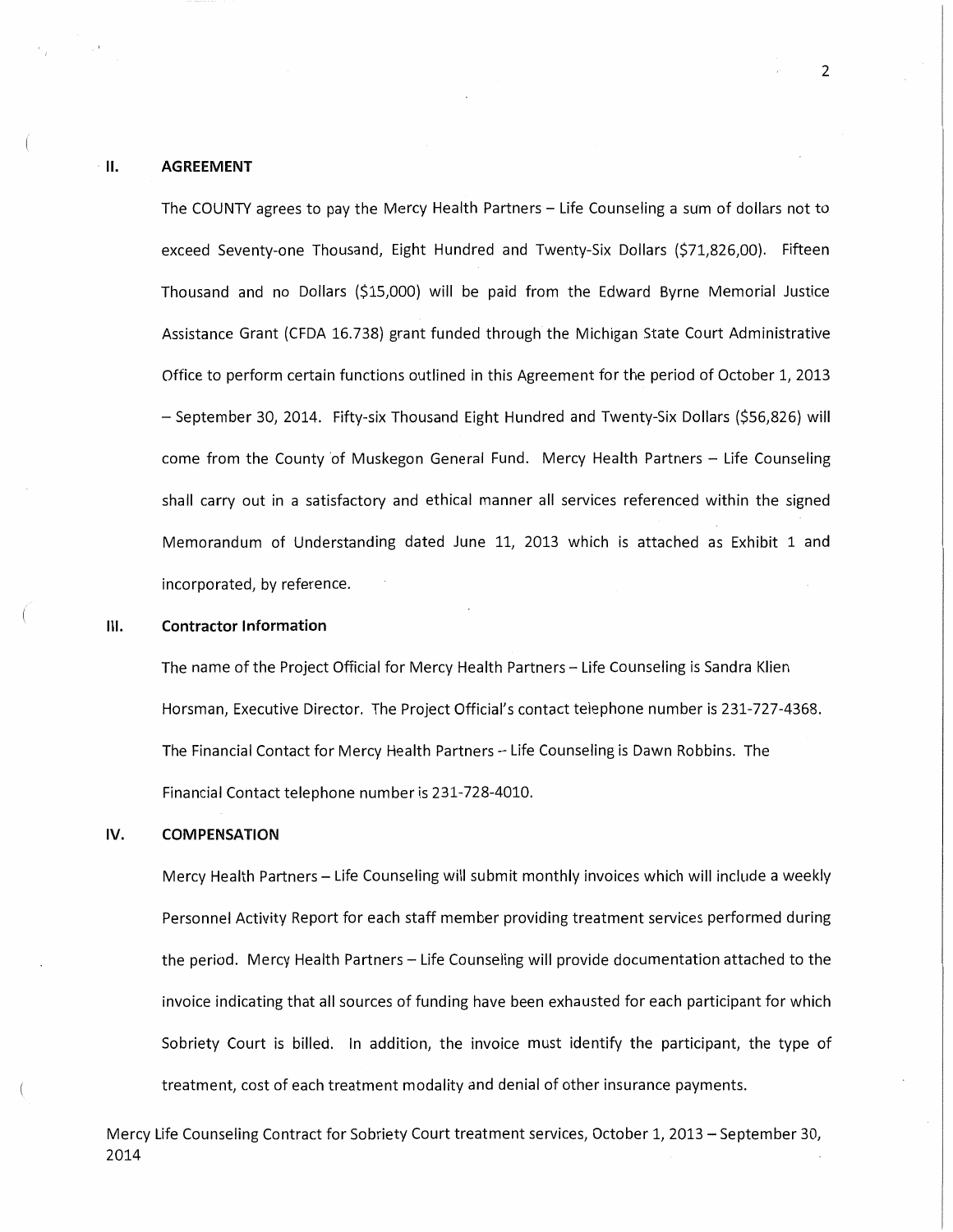#### **V. MERCY HEALTH PARTNERS- LIFE COUNSELING RESPONSIBILITIES**

Mercy Health Partners- Life Counseling will perform the following functions:

A. Provide treatment as needed to 35 Sobriety Court participants as identified in the Individual

Plan of Service and as identified in the following table and described in the narrative below

the table. Of the 35 Sobriety Court participates, eight (8) will be straddle cell offenders.

| Therapy Type - *AD                |                              |                               |
|-----------------------------------|------------------------------|-------------------------------|
| As Determined by Individual       |                              |                               |
| <b>Plan of Service and Team</b>   | <b>Group Therapy</b>         | <b>Individual Therapy</b>     |
| <b>Number of Weeks</b>            |                              |                               |
| Phase I / Part I                  | Four $(4)$                   | Four $(4)$                    |
| <b>Number of Weeks</b>            |                              |                               |
| Phase I / Part II                 | Now compressed into Phase II |                               |
| <b>Number of Weeks</b>            |                              | As determined by the Sobriety |
| <b>Phase II</b>                   | Twenty-eight (28)            | Court team and the IPOS       |
| <b>Number of Weeks</b>            |                              | As determined by the Sobriety |
| <b>Phase III</b>                  | Sixteen (16)                 | Court team and the IPOS       |
| <b>Number of Weeks</b>            |                              | As determined by the Sobriety |
| <b>Phase IV</b>                   | Twenty-six (26) AD*          | Court team and the IPOS       |
| <b>Total Length</b>               | Seventy-four                 | Seventy-four AD*              |
| <b>Minimum Number of Sessions</b> | 48                           |                               |

- 1. Mercy Health Partners Life Counseling will assess clients to determine alcohol and drug related problems and readiness for treatment, using the BADDS, ASI, ASAM criteria, psychosocial assessments with DSM-IV codes and other diagnostic tools as required by the Sobriety Court;
- 2. Mercy Health Partners- Life counseling will provide individual and group counseling as needed/recommended by the Sobriety Court;
- 3. Mercy Health Partners Life Counseling will provide individualized case management services passed on the needs assessment;
- 4. Mercy Health Partners Life Counseling will make recommendations to the Sobriety Court for placement in a specified program or programs based assessment;
- 5. Mercy Health Partners Life Counseling will provide a comprehensive treatment program and will include recommendations for referrals including eduation, vocational and family resources to each defendant;
- 6. Mercy Health Partners Life Counseling will provide mental health screening/assessment, couples therapy, data input into DCCMIS, participation in biweekly Drug Court Sessions and Case Review Sessions with Drug Court Team; and
- 7. The Mercy Health Partners Life Counseling will participate as an active member of the Sobriety Court Team and work in accordance with the 2004 PA224, Section 1078, enacted and the Ten Guiding Principles of DWI Courts.

3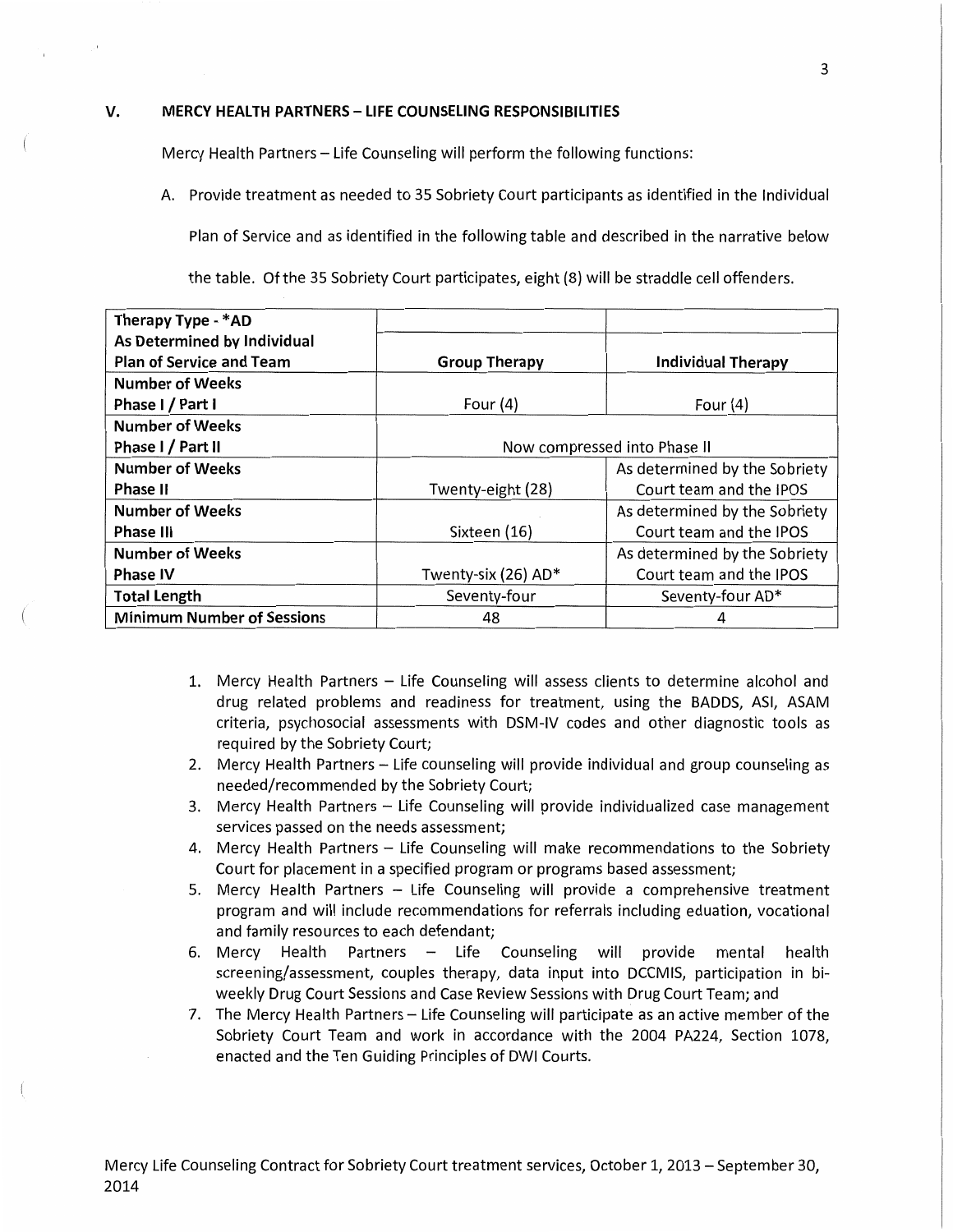- B. Provide staff to act as a Sobriety Court liaison to meet with the Sobriety Court Case Manager and Lead Probation officer bi-weekly to ensure care coordination services and to prepare biweekly reports to the Judges and Sobriety Court team;
- C. Enter the assessment and all other treatment data into the SCAO Drug Court Management Information System (DCCMIS) within 24 hours of providing the treatment or completion of the assessments;
- D. Enter data into the CareNet and/or other data systems used for substance abuse documentation, coordination and billing by the Lakeshore Coordinating Council for Substance Abuse Services and the Lakeshore Behavioral Health Alliance.
- E. Provide routine reports to the  $60<sup>th</sup>$  District Court on the status of the project;
- F. Perform all other functions necessary to complete the work as directed by the Michigan State Court Administrator's Office as set forth in their guidelines and best practices;
- G. Mercy Health Partners Life Counseling must maintain insurance and provide the  $60^{th}$

District Court Representative for the Sobriety Court Program with Certificates of Insurance

for:

## **WORKER'S COMPENSATION**

Coverage for its employees with statutory limits and Employers Liability coverage with limits of:

Coverage A- Compensation as required by Statute Coverage B- Employer's Liability to \$500,000

#### **COMMERCIAL GENERAL LIABILITY**

Coverage on the standard ISO 1993 Form which includes contractual liability, personal injury, broad form property damage, extended liability, and, where applicable, products liability coverage, with coverage limits of:

Per occurrence \$1,000,000

## **COMPREHENSIVE AUTOMOBILE LIABILITY**

Coverage on the standard ISO 1993 Form, which includes contractual liability coverage and coverage for all owned, hired, and non-owned vehicles with limits of:

Bodily Injury and Property Damage Any One Accident or Loss \$1,000,000

Mercy Life Counseling Contract for Sobriety Court treatment services, October 1, 2013- September 30, 2014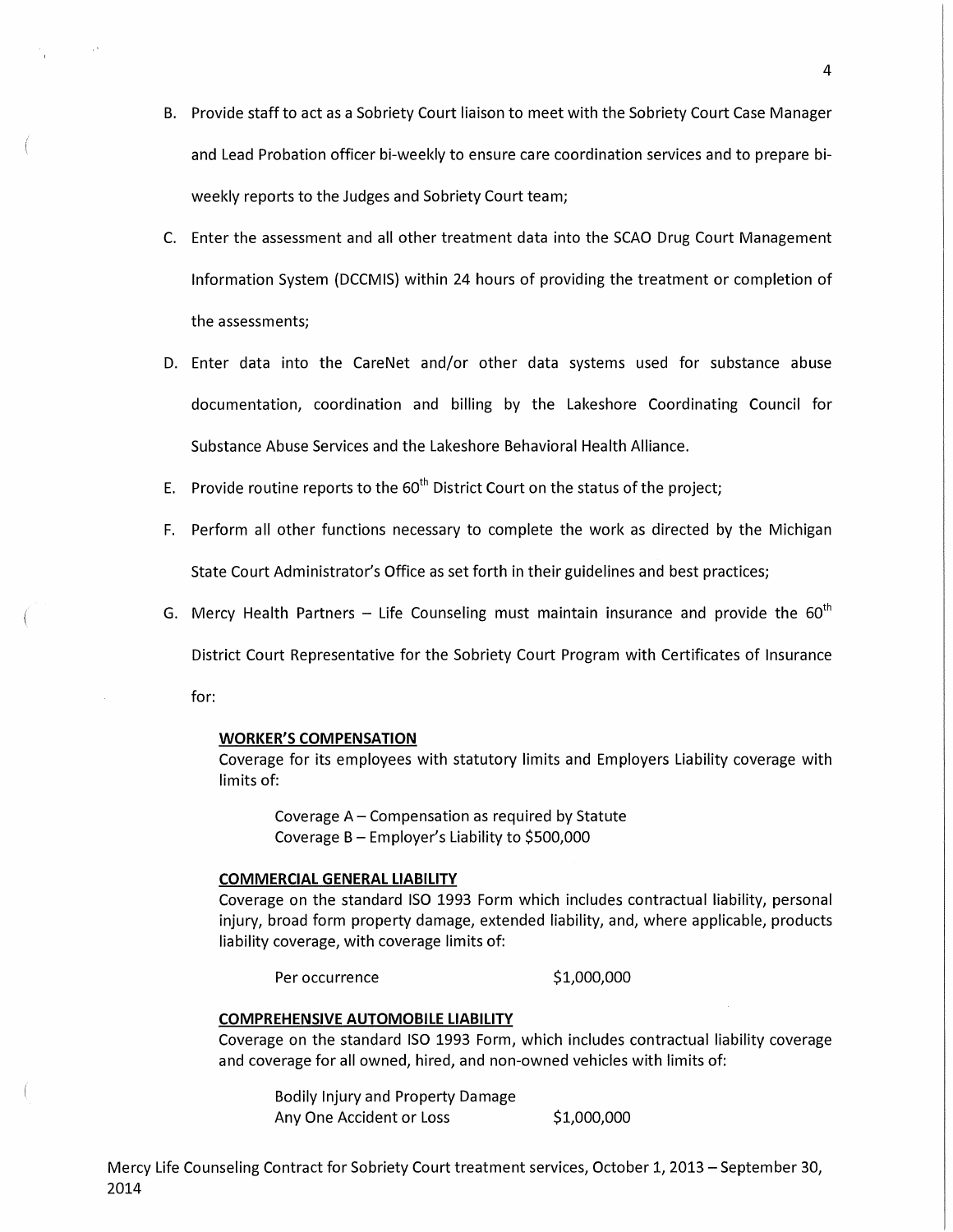#### **PROFESSIONAL LIABILITY**

Includes contractual liability for each twelve month period:

| Each Wrongful Act/Omission | \$1,000,000 |
|----------------------------|-------------|
| Aggregate                  | \$3,000,000 |

#### **UMBRELLA OR EXCESS LIABILITY**

Per occurrence \$1,000,000

The County of Muskegon shall be identified as an additional insured on the liability insurance policy. The foregoing policies shall be evidenced by a certificate of insurance acceptable to the County. Such certificate shall be issued by an insurance carrier with an A.M. Best rating of A- or better.

- H. Mercy Health Partners- Life Counseling agrees to abide by all local, state and federal laws, rules, ordinances and regulations in the performance of this Contract.
- I. Mercy Health Partners Life Counseling shall be solely responsible to pay all taxes, if any, that arise.
- J. Mercy Health Partners Life Counseling acknowledges that it is a crime to knowingly and willingly file false information with the County of Muskegon for the purpose of obtaining this Contract and/or any payment under the Contract or of any cause of action arising out of the performance of this Contract.
- K. Mercy Health Partners- Life Counseling shall perform all of its services under this Contract as an independent contractor.
- L. Mercy Health Partner Life Counseling will ensure that the therapist assigned to the Sobriety Court at the commencement of the contract will remain as the therapist as long as employed by Mercy Health Partner - Life Counseling or mutually agreed upon by Mercy Health Partner – Life Counseling and the  $60<sup>th</sup>$  District Court Sobriety Court Coordinator.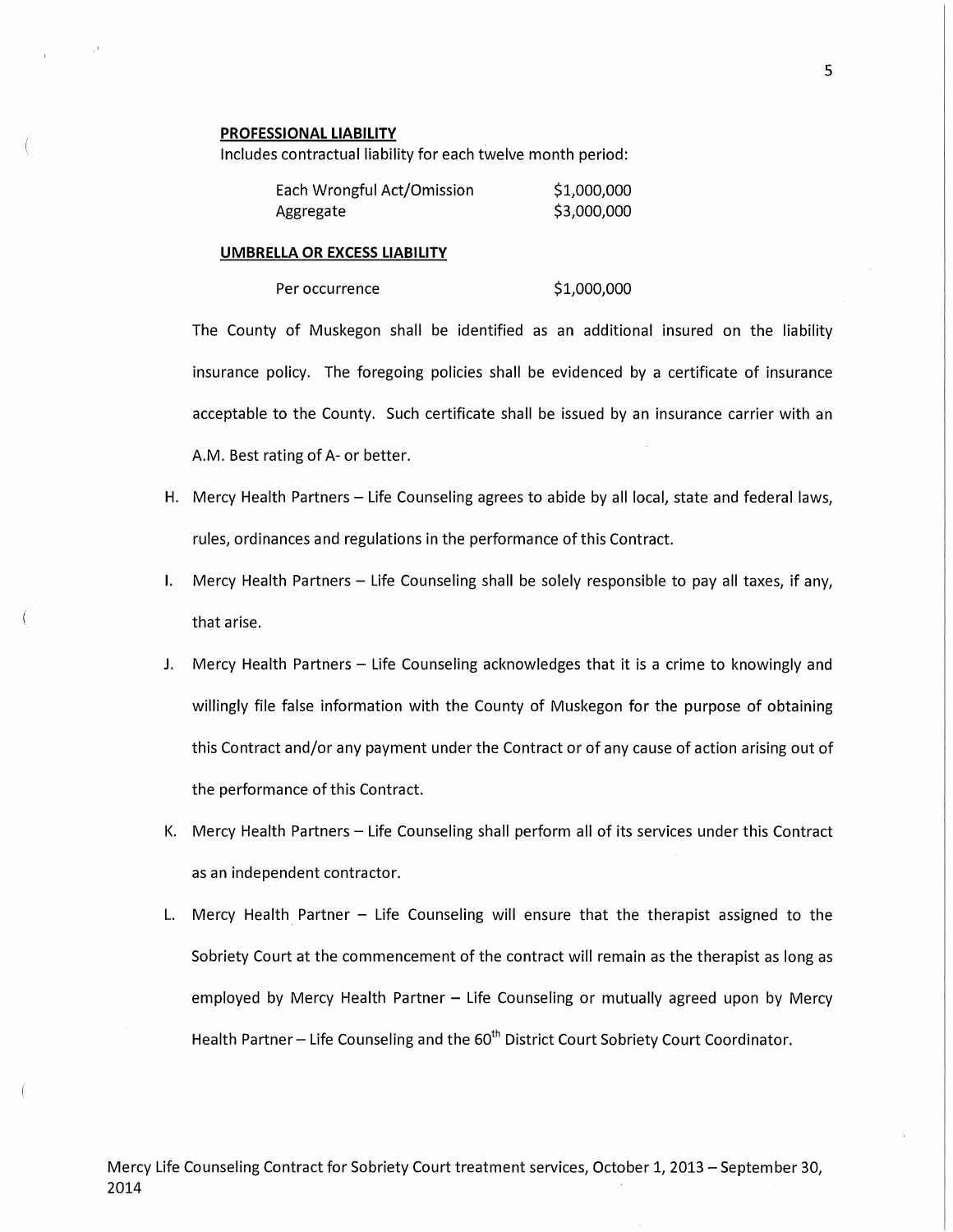## VI. ROLE OF THE COUNTY AND THE 60<sup>th</sup> DISTRICT COURT

- A. The 60th District Court acknowledges that it will provide oversight of the Sobriety Court program.
- B. The 60th District Court acknowledges that it will convene the meetings of the Sobriety Court Team and will send referrals to Sandra Horsman, Executive Director at 231-727-4368
- C. The 60th District Court acknowledges that it will conduct programmatic and financial audits.
- D. The 60th District Court acknowledges that it will review the treatment performance of Mercy Health Partners - Life Counseling on a monthly basis to ensure that the participants are receiving treatment as outlined in the Individual Plan of Service and in conjunction with the recommendations of the Sobriety Court Team. The contract may be terminated within 14 days by written notice of the County at its sole discretion following the monthly reviews.
- E. The  $60<sup>th</sup>$  District Court acknowledges that it will review the financial performance of Mercy Health Partners - Life Counseling on a quarterly basis. The contract may be terminated within 14 days by written notice of the County at its sole discretion following the quarterly reviews.

## VII. MISCELLANEOUS CONTRACT PROVISIONS

- A. Nothing in the performance of this Agreement shall impose any liability for claims against the County and/or the 60<sup>th</sup> District Court passing from this program or from the Mercy Health Partners- Life Counseling's expenditure of the Edward Byrne Memorial Assistance and Michigan Drug Court grant funds.
- B. AUDIT AND ACCESS TO RECORDS. The County of Muskegon and the 60<sup>th</sup> District Court will conduct both programmatic and financial audits of the project and the County of Muskegon may withhold payment until the audit is satisfactorily completed. Mercy Health Partners-Life Counseling will be required to maintain all pertinent records and evidence pertaining to the grant contract, including grant funds, in accordance with generally accepted accounting

6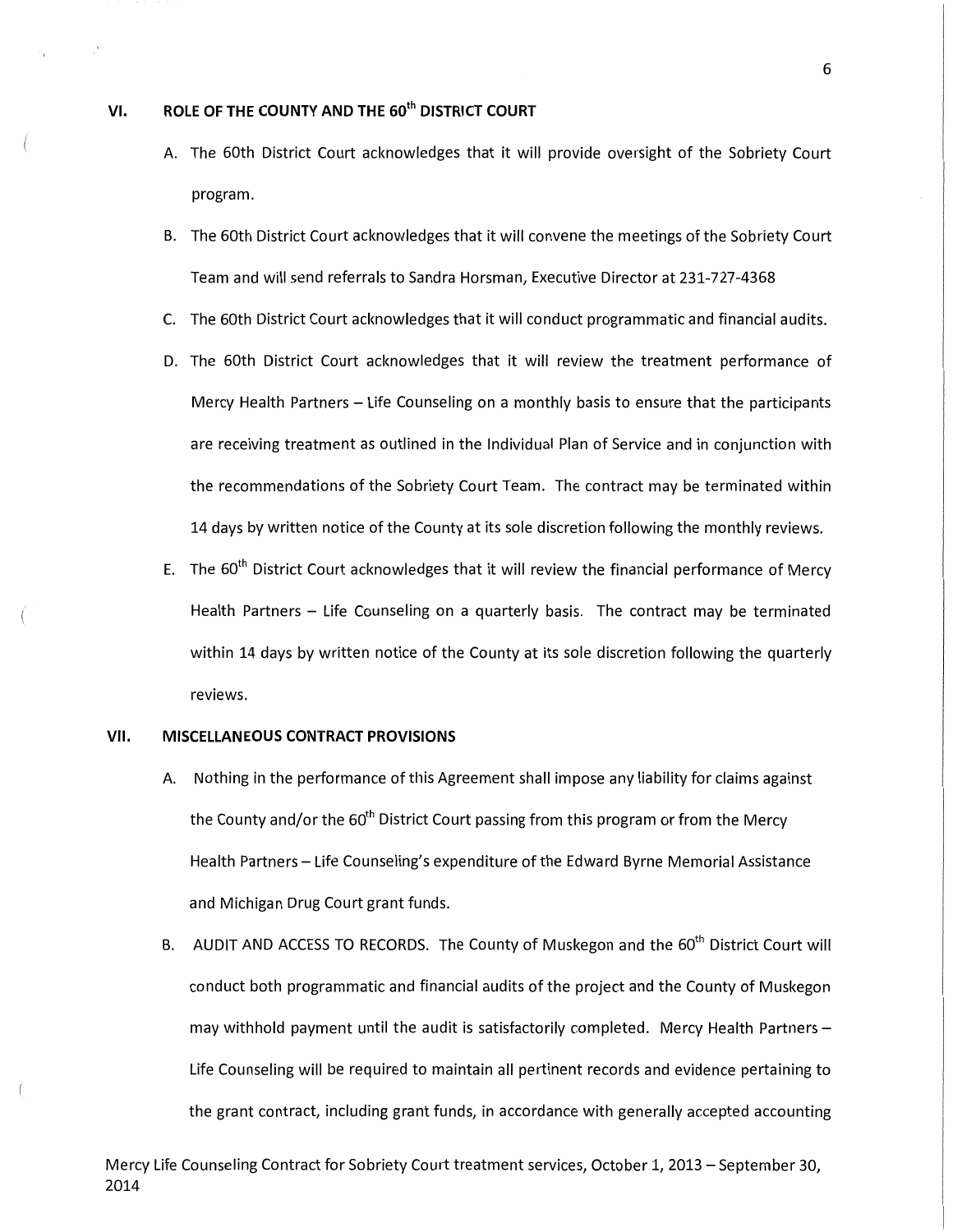principles and other procedures specified by the County of Muskegon. The County of Muskegon or any of its duly authorized representatives may have access, upon reasonable notice, to such books, records, documents and other evidence for the purpose of inspection, audit and copying. Mercy Health Partners- Life Counseling will provide proper facilities for such access and inspection. All records must be maintained for the minimum of six years after the final payment has been issued by the County of Muskegon.

- C. OTHER SOURCES OF FUNDING. Mercy Health Partners Life Counseling guarantees that any claims for reimbursement made to the County of Muskegon under this Contract must not be financed through any other source than the County of Muskegon under the terms of this contract. If funding is received through any other source, Mercy Health Partners  $-$  Life Counseling agrees to delete from the Mercy Health Partners- Life Counseling's billings or to immediately refund the County of Muskegon, the total amount representing such duplication of funding.
- D. DEBARMENT AND SUSPENSION. By signing this Contract, Mercy Health Partners Life Counseling certifies that to the best of its knowledge and belief that it, its agents and Mercy Health Partners - Life Counseling:
	- 1. Are not presently debarred, suspended, proposed for debarment, declared ineligible, or voluntarily excluded from covered transactions by any federal department or the State of Michigan.
	- 2. Have not, within a three-year period preceding this Contract, been convicted or had a civil judgment rendered against them for commission of fraud or a criminal offense in connection with obtaining, attempting to obtain, or performing a public (federal, state, or local) transaction or contract under a public transaction, as defined in 45 CFR 1185; violation of federal or state antitrust statutes or commission of embezzlement, theft,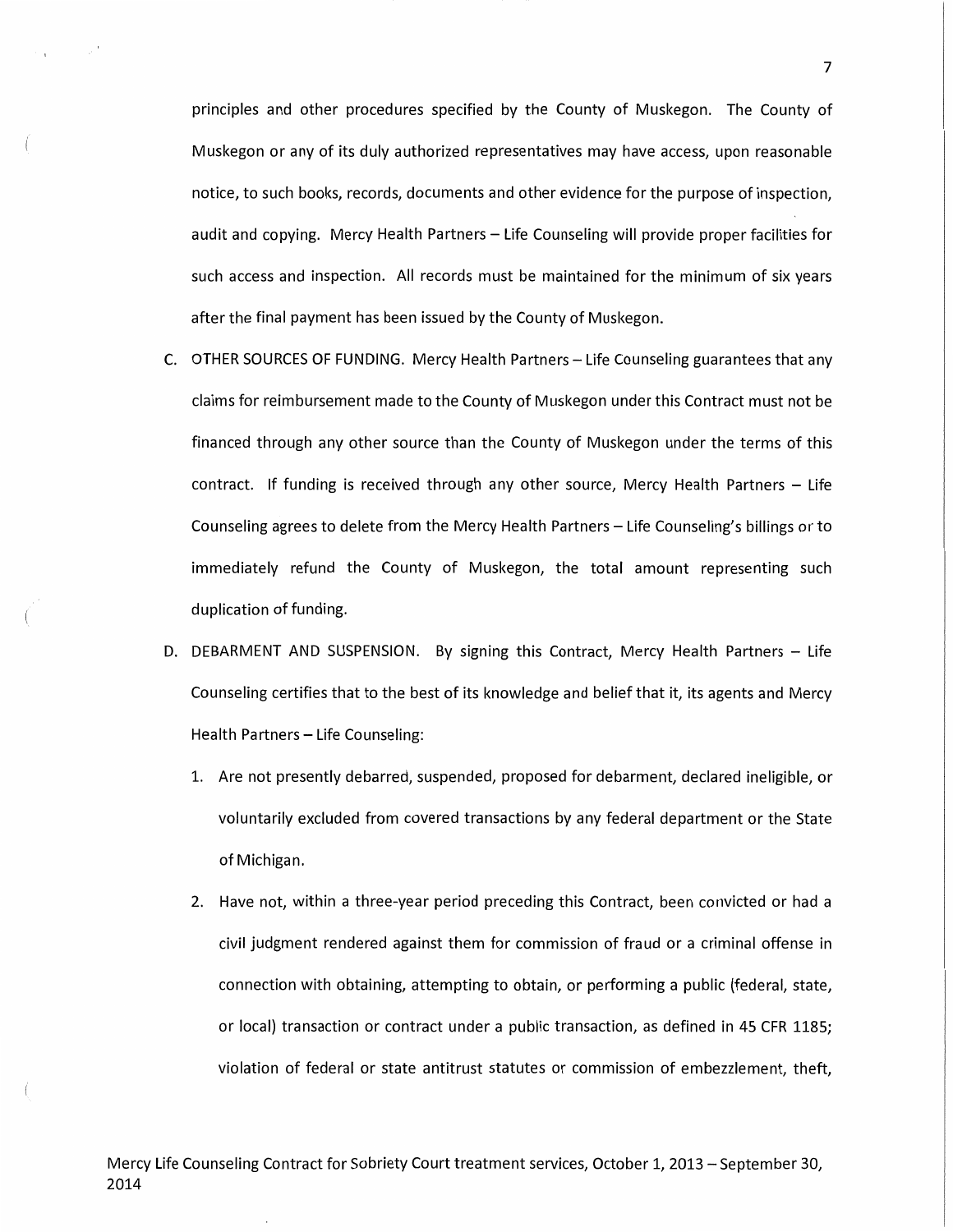forgery, bribery, falsification or destruction of records, making false statements or receiving stolen property.

- 3. Are not presently indicted or otherwise criminally or civilly charged by a government entity (federal, state, or local) with commission of any of the offenses enumerated in subsection (2).
- 4. Will comply with all applicable requirements of all other state or federal laws, executive orders, regulations and policies governing these programs.
- E. AGREEMENT. By entering into this Agreement, the parties do not intend to create any obligations, express or implied, other than those set out herein. Further, this Agreement shall not create any rights in any party not a signatory hereto.
- F. ASSIGNMENT. Mercy Health Partners Life Counseling shall not assign any of its rights nor transfer any of its obligations under this Agreement without the prior written consent of the COUNTY and the  $60<sup>th</sup>$  District Court and any attempt to so assign or so transfer without such consent shall be void and without legal effect and shall constitute grounds for termination.
- G. INDEMNIFICATION. To the fullest extent permitted by law, Mercy Health Partners Life Counseling shall defend, indemnify, and hold harmless the COUNTY and the  $60<sup>th</sup>$  District Court, its subsidiaries, departments, divisions, and agencies and their respective officials, officers, directors, employees, and agents from and against any and all liability, litigation, causes of action, and claims, by whomsoever brought or alleged, and regardless of the legal theories upon which based, and from and against all losses, costs, expenses, and fees and expenses of attorneys and expert witnesses resulting therefrom on account of, relating to, or arising out of bodily injury or death of any person, or on account of damage to property, including loss of use thereof, arising or allegedly arising out of or resulting from the work. The foregoing indemnity of the COUNTY and the  $60<sup>th</sup>$  District Court shall include, but is not limited to claims alleging or involving the negligence of Mercy Health Partners  $-$  Life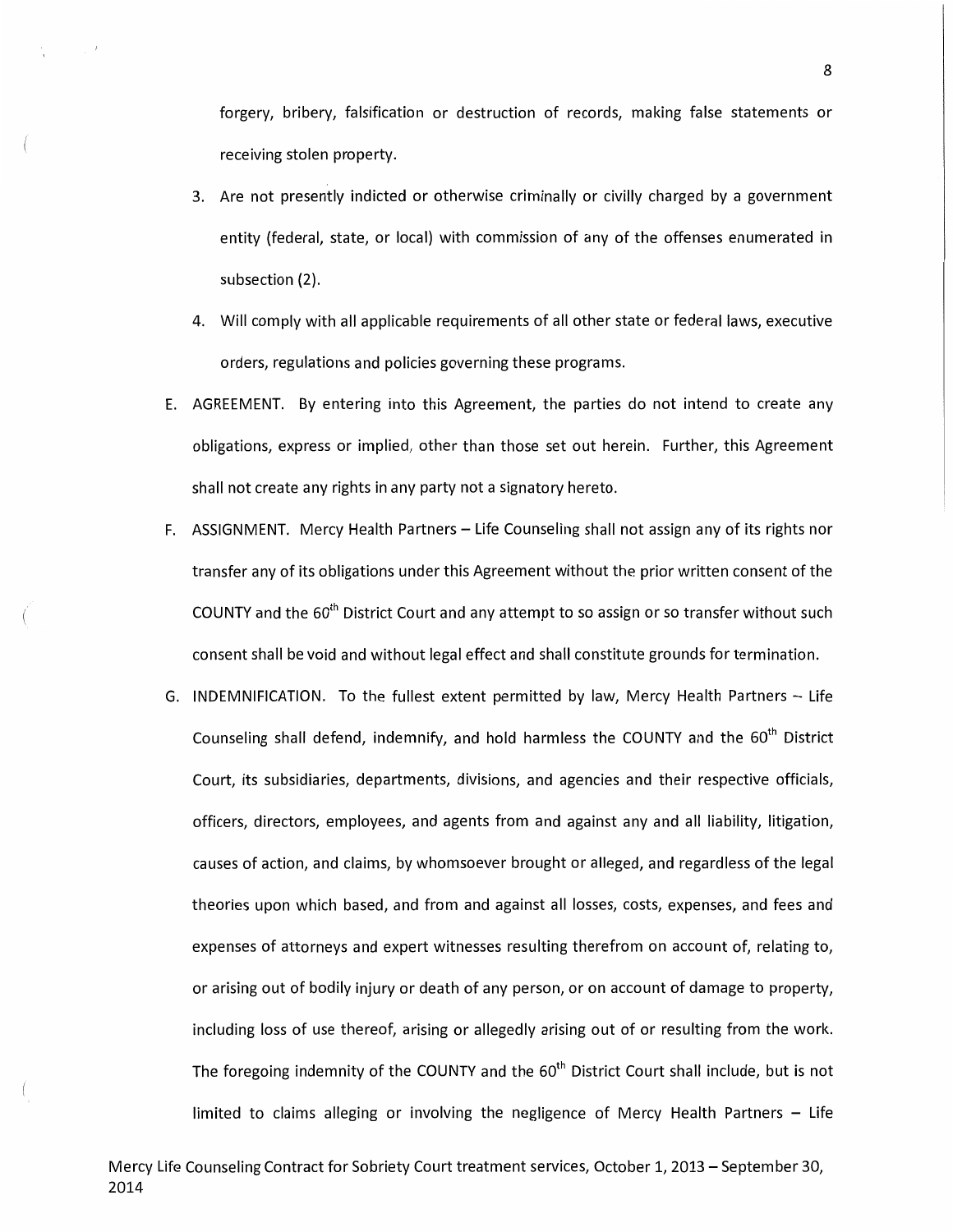Counseling shall not extend to liability found by way of final judgment to have resulted from the sole negligence of the COUNTY and the  $60<sup>th</sup>$  District Court.

- H. SEVERABILITY. If any one or more of the provisions contained herein shall for any reason be held to be invalid, illegal or unenforceable in any respect, then such provision or provisions shall be deemed severable from the remaining provisions hereof, and such invalidity, illegality or unenforceability shall not affect any other provision hereof, and this Agreement shall be construed as if such invalid, illegal or unenforceable provision had never been contained herein.
- I. NON-EXCLUSIVE AGREEMENT. The parties acknowledge that the  $60<sup>th</sup>$  District Court may contract with other sub-contractors for similar services.
- J. UNALLOWABLE EXPENSES. Mercy Health Partners Life Counseling will not bill for any services or not spend money for any services not listed in their Request for Proposal response dated September 16, 2013.
- K. COMPLIANCE WITH SCAO AGREEMENT. Mercy Health Partners- Life Counseling agrees that this contract is subject to the Agreement between the  $60<sup>th</sup>$  District Court and the State Court Administrator's Office.
- L. ENTIRE AGREEMENT AND AMENDMENT. In conjunction with matters considered herein, this Agreement contains the entire understanding and agreement of the parties and there have been no promises, representations, agreements, warranties or undertakings by any of the parties, either oral or written, of any character or nature hereafter binding except as set forth herein. This Agreement may be altered, amended or modified only by an instrument in writing, executed by the parties to this Agreement and by no other means. Each party waives their future right to claim, contest or assert that this Agreement was modified, canceled, superseded or changed by any oral agreements, course of conduct, waiver or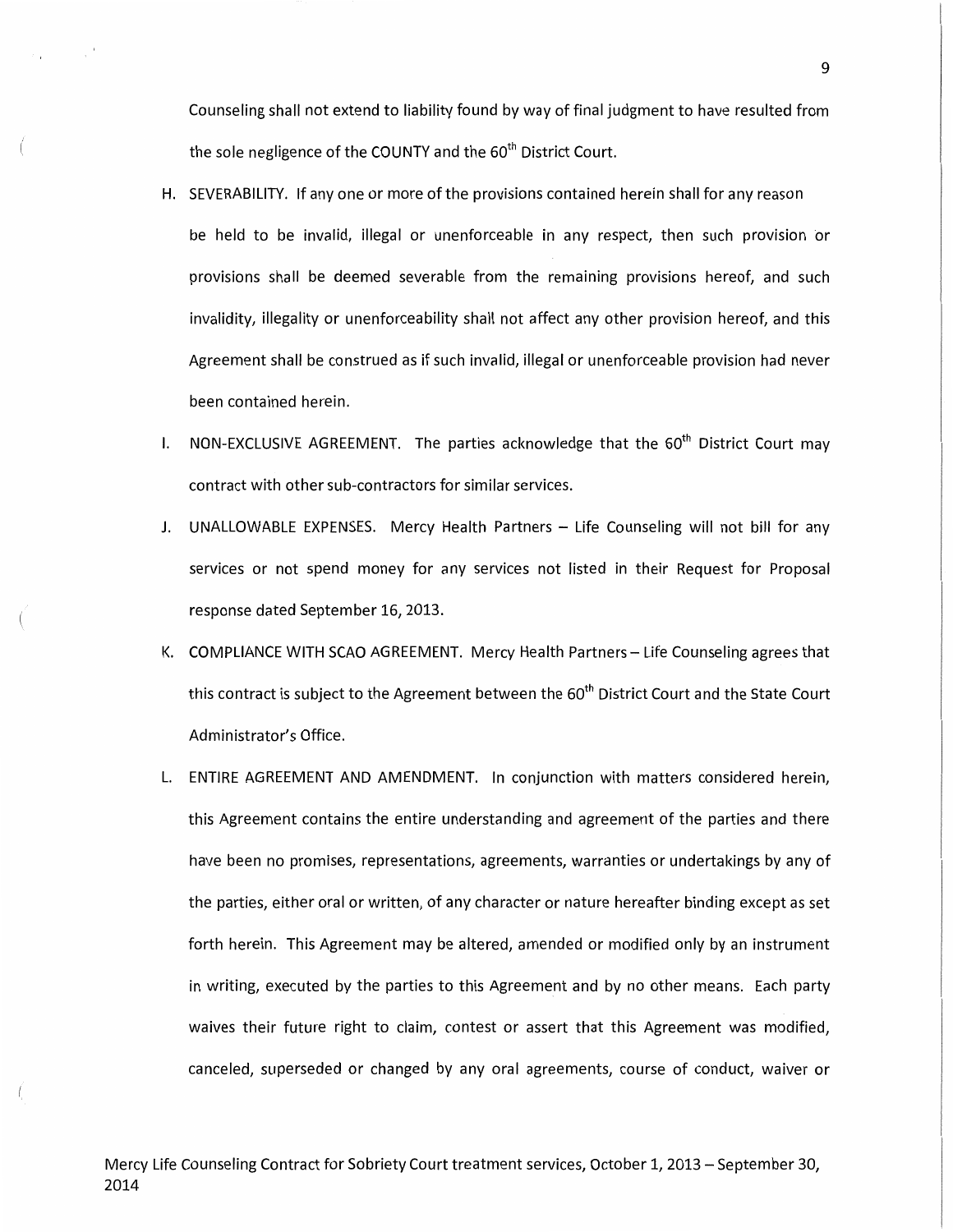estoppel. Both parties agree that if any provision of the contract is invalid, the rest of the contract will not be affected.

- M. FEDERAL AND STATE ASSURANCES AND GRANT REQUIREMENTS. Mercy Health Partners -Life Counseling acknowledges that it will comply with all federal and state grant requirements and assurances by signing Appendix A and Appendix B.
- N. SUCCESSORS AND ASSIGNS. All representations, covenants and warranties set forth in the Agreement by or on behalf of, or for the benefit of any or all of the parties hereto, shall be binding upon and inure to the benefit of such party, its successors and assigns.
- 0. TERMS AND CONDITIONS. The terms and conditions used in this Agreement shall be given their common and ordinary definition and will not be construed against either party.
- P. AUTHORITY. All parties to this Agreement warrant and represent that they have the power and authority to enter into this Agreement in the names, titles and capacities herein stated and on behalf of any entities, person, or firms represented or purported to be represented by such entity (ies), person(s), or firm(s) and that all formal requirements necessary or required by any State and/or Federal law in order to enter into this Agreement have been fully complied with. Furthermore, by entering into this Agreement, Mercy Health Partners -Life Counseling hereby warrants that it shall not have breached the terms or conditions of any contract or agreement to which Mercy Health Partners - Life Counseling is obligated, which breach would have a material effect there on.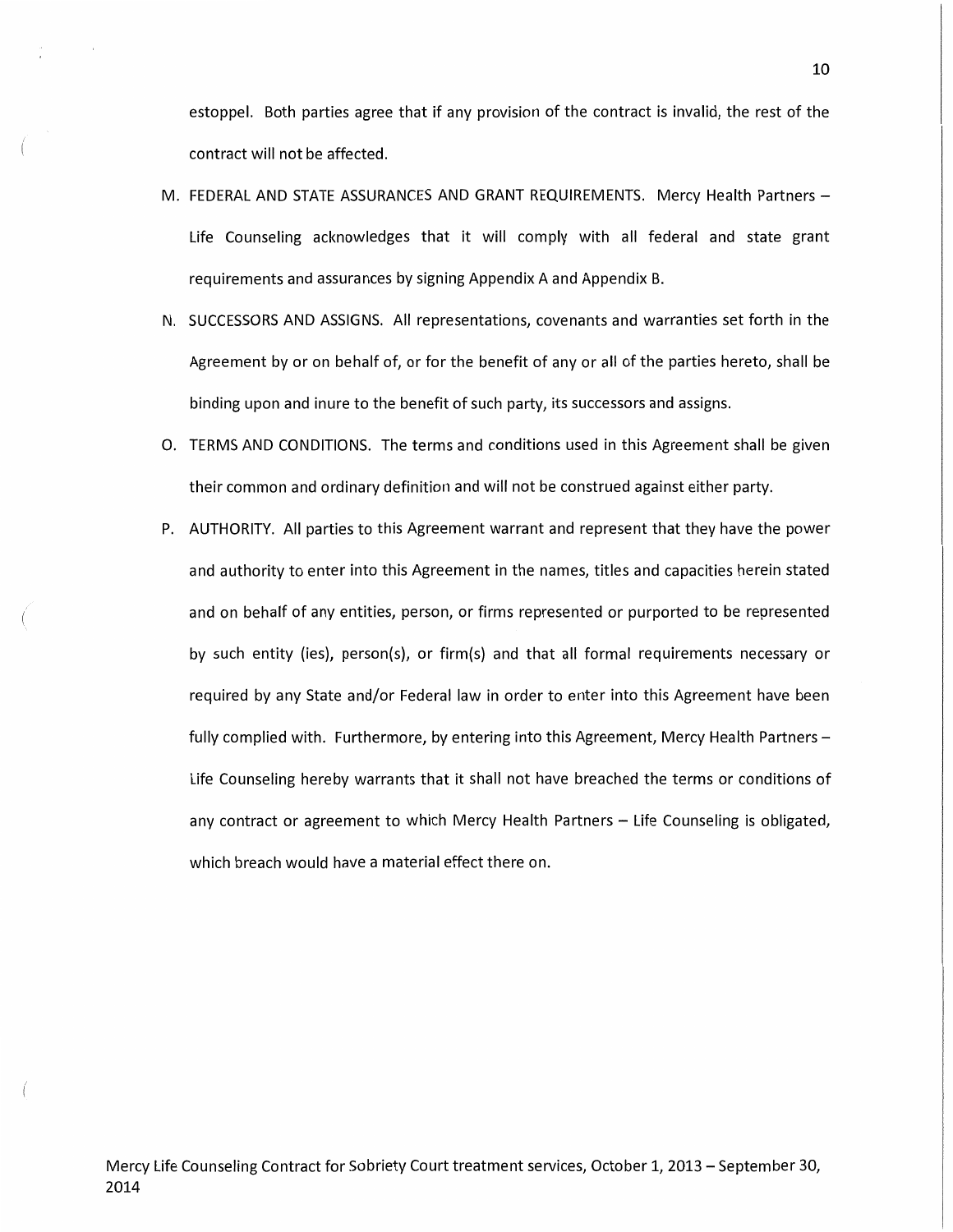COUNTY OF MUSKEGON

B<sub>V</sub> Kenneth Mahoney, Chairnan

**COUNTY Board of Commissioners** 

MERCY HEALTH PARTNERS- LIFE COUNSELING

By: 30 - Sandra Horsman, Executive Director

Mercy Health Partners - Life Counseling

Dated: *II* /JJ / ( *3*  I I

Dated: 11-8.13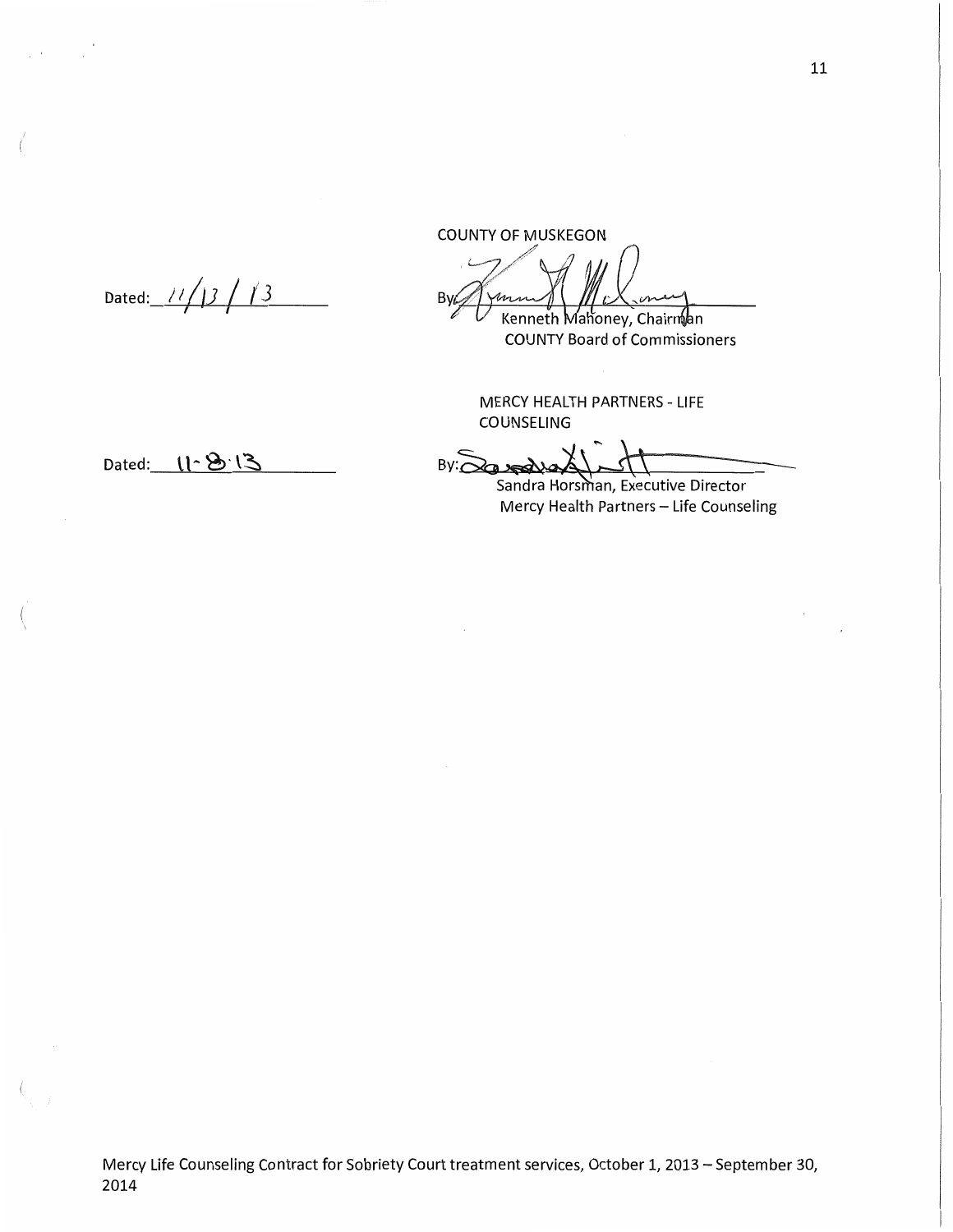## MEMORANDUM OF UNDERSTANDING Muskegon County "60<sup>th</sup> District Court" Sobriety Court Program

Agreement by and between the Muskegon County Sheriff's Office, Prosecuting Attorney, Defense Attorney, Probation Department, Alcohol and Drug Programs and 60<sup>th</sup> District Court.

WHEREAS, the parties to this Agreement endorse the goals and mission of Sobriety Court in order for defendants to eliminate future criminal behavior and improve the quality of their lives. For this program to be successful, cooperation must occur within a network of systems in order to facilitate and achieve the mission of Sobriety Court;

WHEREAS, the parties to this Agreement agree that the following is the Mission/ PromiseNalues of the Sobriety Court:

#### Mission:

The mission of the 60<sup>th</sup> District Court Muskegon County Sobriety Court is to provide a coordinated family-centered approach to substance abuse services by integrating the judicial system with community resources to improve public safety while reducing the cost of repeat offenders and increasing accountability of those involved in criminal activity;

#### Promise:

Through this holistic approach, MSC promises to work collaboratively with the entire family and community to overcome barriers in a timely and accountable manner in providing individualized alternatives to continued criminal actions among drug offenders.

#### Values:

- MSC values integrity.
- MSC values dignity.
- MSC values empowerment of the entire family.
- MSC values safe, drug-free communities.

WHEREAS, the following principles under which the respective agencies will work cooperatively, are:

- 1) Drug addiction is a chronic disease often characterized by relapse which, if unaddressed, may lead to continuing and increasing criminal behavior and other personal, family and societal problems.
- 2) The Sobriety Court is an opportunity to direct those in crisis with addictions to begin a rehabilitation process which might ultimately lead to a reduction and/or management of their addiction and permits the development of a productive lifestyle.
- 3) There must be immediate intervention, which permits the treatment option to be made available to a defendant at the earliest possible time while this person is still in crisis.
- 4) Defendants will be evaluated by trained staff as early as possible so they can be given an opportunity to take advantage other resources offered through a Sobriety Court.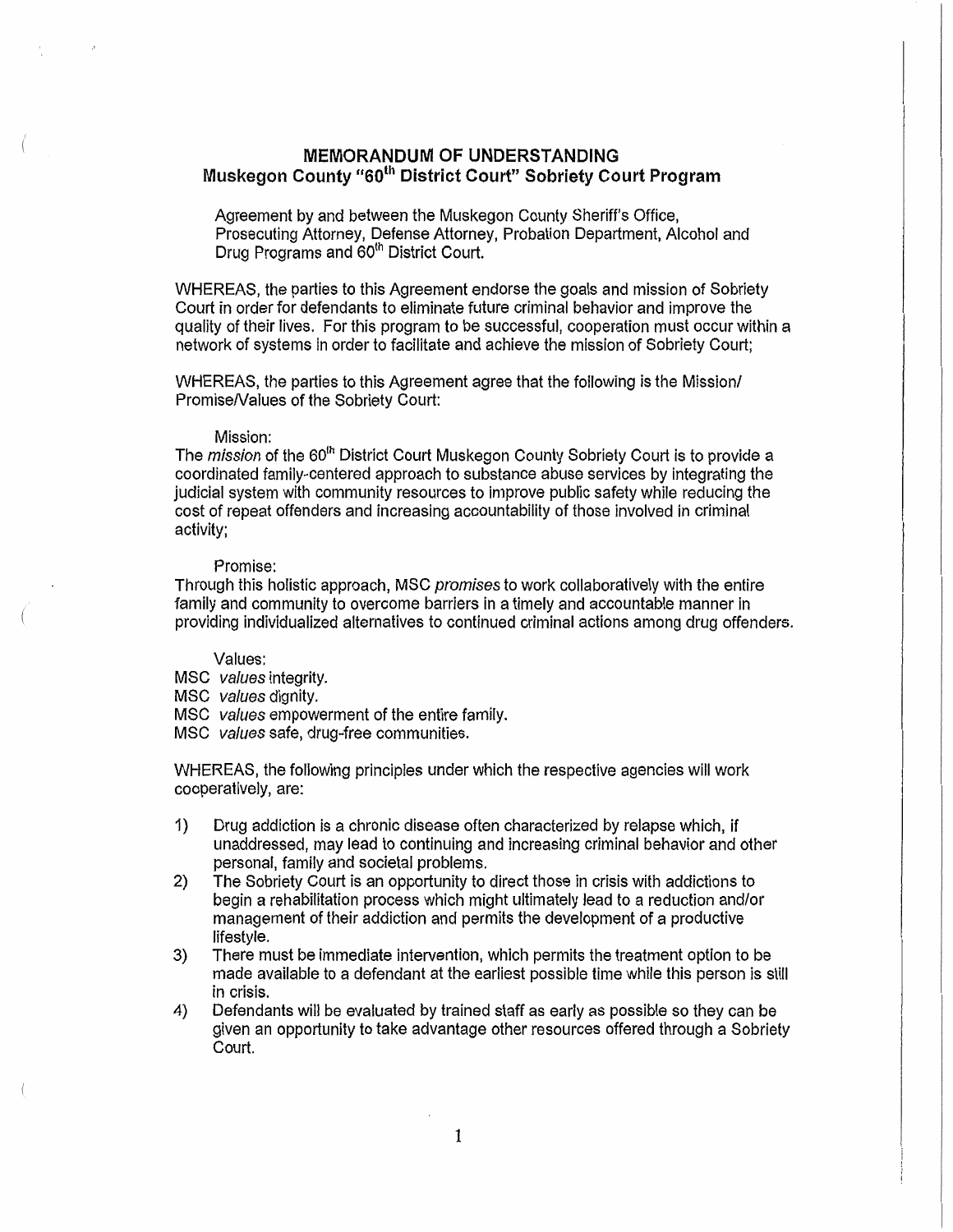- 5) Defendants must be accountable for their behavior and must take responsibility for ensuring their own recovery through the options made available to them by the court and the community. Defendant's accountability will be enforced through Terms of Probation and written agreements. Individual service plans wil1 be deveJoped to address their addition and other related problems. There will be immediate recognition for successes as well as immediate and appropriate consequences for failure to perform.
- 6) An evaluation that measures the outcomes for individual defendants in the process of the Sobriety Court program is essential. That part of this evaluation is an annual report distributed to all members of the Sobriety Court team setting forth the incidence of recidivism among Sobriety Court graduates as derived from available justice system resources. All parties understand that the program utilizes the Drug Court Management Information System and that the BADDS pre and post-test instrument is administered to all program participants.
- 7) That participant entry into the Sobriety Court Program shall be governed by written eligibility criteria set forth in a document signed by all Sobriety Court team members.
- 8) All parties will have equal access to information given to the court to the extent permitted by law.
- 9) Graduation from the program, either the public ceremony or the court graduation, requires that client have 180 continuous clean and sober days immediately preceding the graduation date.
- 1 0) All parties understand the Guiding Principles and Key components to a successful Sobriety Court program. References located at: http://www.ojp.usdoj.gov/BJNgranUDrugCourts/DefiningDC.pdf http://www.NDCI.org/pdf/Guiding Principles of OWl Court.pdf
- 11) All parties recognize the importance of continued training in relation to new findings for Drug Court and Sobriety Court programs through the National Drug Court Institute.
- 12) All participating agencies agree to respect and understand other agencies' roles and responsibilities to ensure the integrity of the judicial and therapeutic processes.
- 13) All participating agencies agree to the 60<sup>th</sup> District Court Sobriety Court criteria for: (1) participant eligibility, (2) program sanctions and incentives, (3) program termination and  $(4)$  program graduation as delineated in the  $60<sup>th</sup>$  District Court Sobriety Court Handbook.

## **INDIVIDUAL AGENCY RESPONSIBILITIES AND STAFF COMMITMENTS**

## **Prosecuting Attorney**

- 1) A prosecuting attorney will be assigned to the Sobriety Court program for the entire term of this Agreement;
- 2) The prosecuting attorney will review the defendants initially selected by the court to participate in the Sobriety Court. The Sobriety Court will only be available to nonviolent defendants (i.e., non-violent history);
- 3) The prosecuting attorney agrees that a positive drug test or open court admission of drug/alcohol use for personal consumption will not result in the filing of additional drug charges based on that admission; and
- 4) The prosecuting attorney makes decisions regarding the participant's continued enrollment in the program based on performance in treatment rather than on legal aspects of the case, barring additional criminal behavior.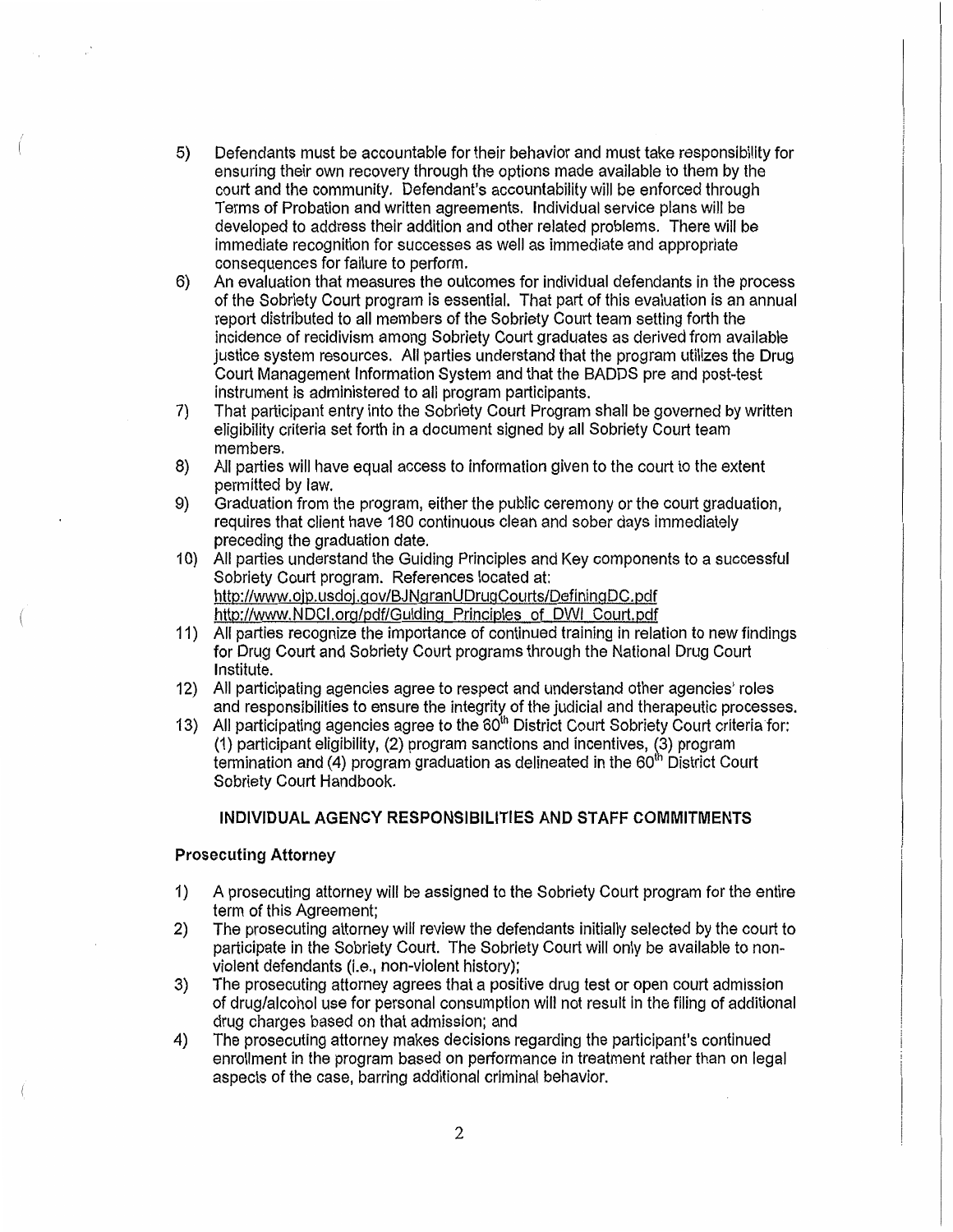## Defense Attorney

- 1) The Defense Attorney advises the defendant as to the nature and purpose of the Sobriety Court, the rules governing participation, the consequences of abiding or failing to abide by the rules, and how participating or not participating in the Sobriety Court will affect his or her interests;
- 2) The Defense Attorney explains all of the rights that the defendant will temporarily or permanently relinquish;
- 3) The Defense Attorney explains that because criminal prosecution for admitting to defendant is encouraged to be truthful with the judge and with treatment staff, and informs the participant that he or she will be expected to speak directly to the judge, not through an attorney;
- 4) The Defense Attorney shall review the client's progress in treatment and advocate appropriately when the client is facing sanctions for non-compliance, when seeking early termination of probation, or at the time of sentencing should the client be terminated from Sobriety Court;
- 5) The Defense Attorney will participate as an active member of the Sobriety Court Team.

## Probation Department

- 1) A probation officer will be assigned to provide field supervision of up to 15 participants during the pilot project and more if funding is secured;
- 2) The probation department will provide supervision and case management services to the Sobriety Court caseloads;
- 3) The Probation Department will participate in weekly case reviews with the Judge· and treatment provider;
- 4) Probation will provide on-site probation reports to the Judge;<br>5) Probation will conduct an assessment of suitability for the So
- 5) Probation will conduct an assessment of suitability for the Sobriety Court treatment program and make specific recommendations relating to treatment needs of the defendants;
- 6) Probation will provide observed drug testing on-site as necessary or requested as PBT/RediCup/SCRAM;
- 7) The probation department will participate as an active member of the Sobriety Court Team;
- 8) A probation officer will be assigned to manage the Drug Court Management Information System;
- 9) Staff will be provided to oversee all Case Management activities of program participants and work collaboratively with treatment providers understanding that case management and treatment are two distinct modalities of intervention. Staff will meet with treatment providers on a regular basis to ensure care coordination of all program participants.

#### Sobriety Court Treatment Provider

1) The Sobriety Court treatment provider will assess clients to determine alcohol and drug related problems and readiness for treatment, educational needs, vocational assessment, medical assessment, legal assessment and screen for mental health issues using ASAM criteria;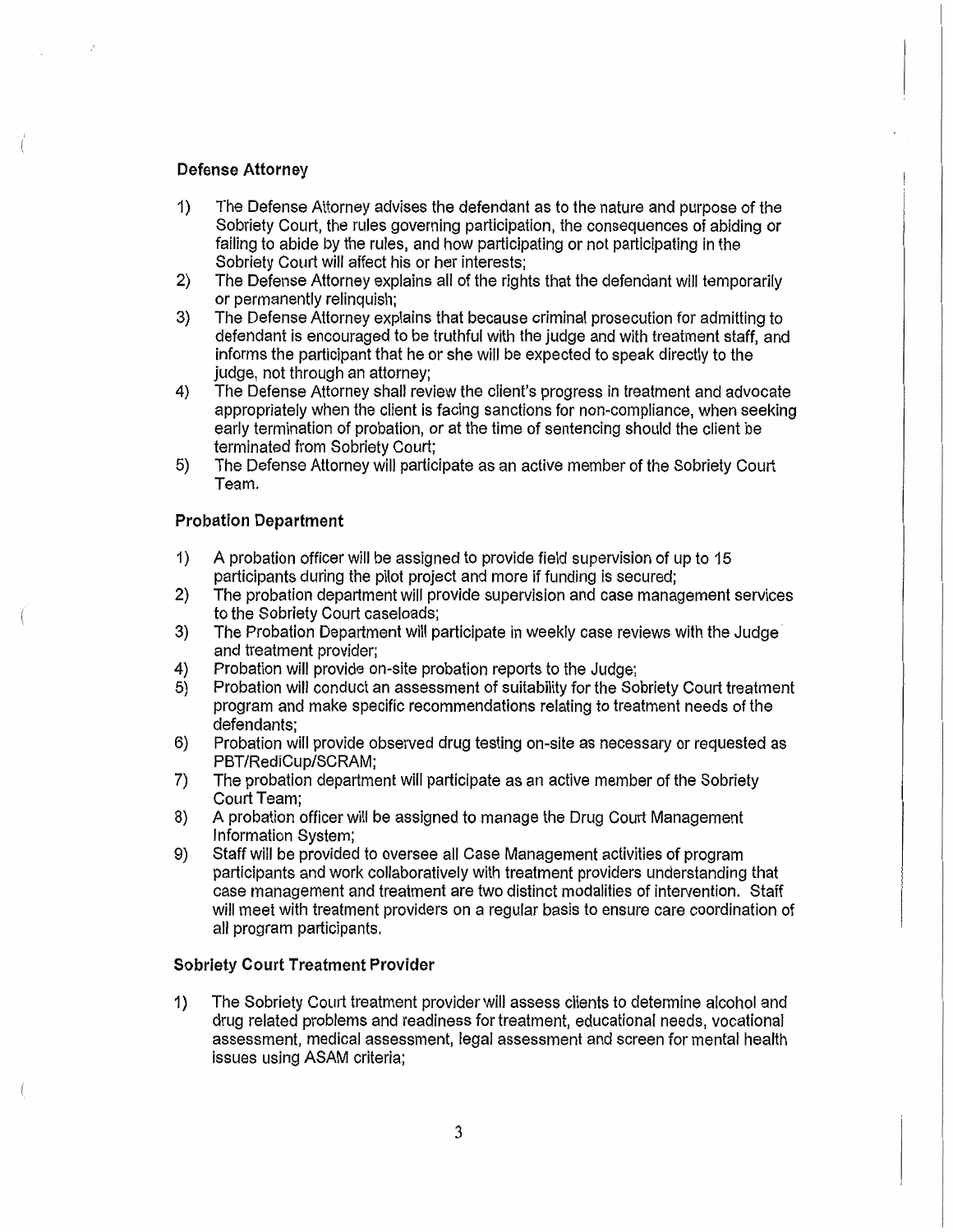- 2) The Sobriety Court treatment provider will administer the BADDS pre and post-test instrument to all program participants and report findings accordingly;
- 3) The Sobriety Court treatment provider will provide individual counseling as needed/recommended;
- 4) The Sobriety Court treatment provider will make recommendations to the court for placement in a specified program or programs and provide Initial Clinical Report on all new participants and progress reports thereafter for all participants until discharged from program;
- 5) The Sobriety Court treatment provider will provide monitored documentation to the courts on all positive U.A.'s and progress in treatment;
- 6) The Sobriety Court treatment provider will provide a comprehensive treatment, education and vocational counseling program to each defendant;
- 7) The Sobriety Court treatment provider will work with Court/Jail/Probation with its jail (ISA) Inpatient Substance Abuse program;
- 8) The Sobriety Court treatment provider will participate as an active member of the Sobriety court Team;
- 9) The Sobriety Court treatment provider will ensure timely and accurate data entry into the Drug Court Management Information System.

## **Sheriff**

- 1) The Sheriff's Office will monitor in-custody treatment services and intervention services for those returning to custody as ISA program;
- 2) The Sheriff's Office will provide access to in-custody treatment to the extent possible;
- 3) The Sheriff's Office will coordinate the dissemination of Sobriety Court Information to potential candidates within the Sheriffs facilities;
- 4) The Sheriff will cooperate in dressing out the defendants and releasing the defendants from the court room directly into treatment;
- 5) The Sheriff's or a representative of the Sheriff will participate as an active member of the Sobriety Court Team.

## 60th **District Court**

- 1) The Sobriety Court Coordinator will participate in oversight for the Sobriety program;
- 2) The Sobriety Court Coordinator will assist the Sobriety Court Team with the monitoring and evaluation of Sobriety Court when appropriate;
- 3) The Sobriety Court Coordinator will assist in seeking funding sources, respond to grant applications, implement and monitor grant funds and provide fiscal, narrative and statistical information as required by the funding source to ensure the ongoing operation of the Sobriety Court;
- 4) The Sobriety Court Coordinator will provide and/or seek our ongoing training of key planning team personnel through monthly Sobriety Court Team meetings;
- 5) The Sobriety Court Coordinator will provide yearly strategic planning meetings with court administration/county administration to ensure stability, support and on-going accountability for the Sobriety Court program;
- 6) The Sobriety Court Coordinator will provide leadership and direction under the supervision of the Court Administrator and the District Court Chief Judge to ensure compliance with the National Standards set forth by the National Association of Sobriety Court Professionals;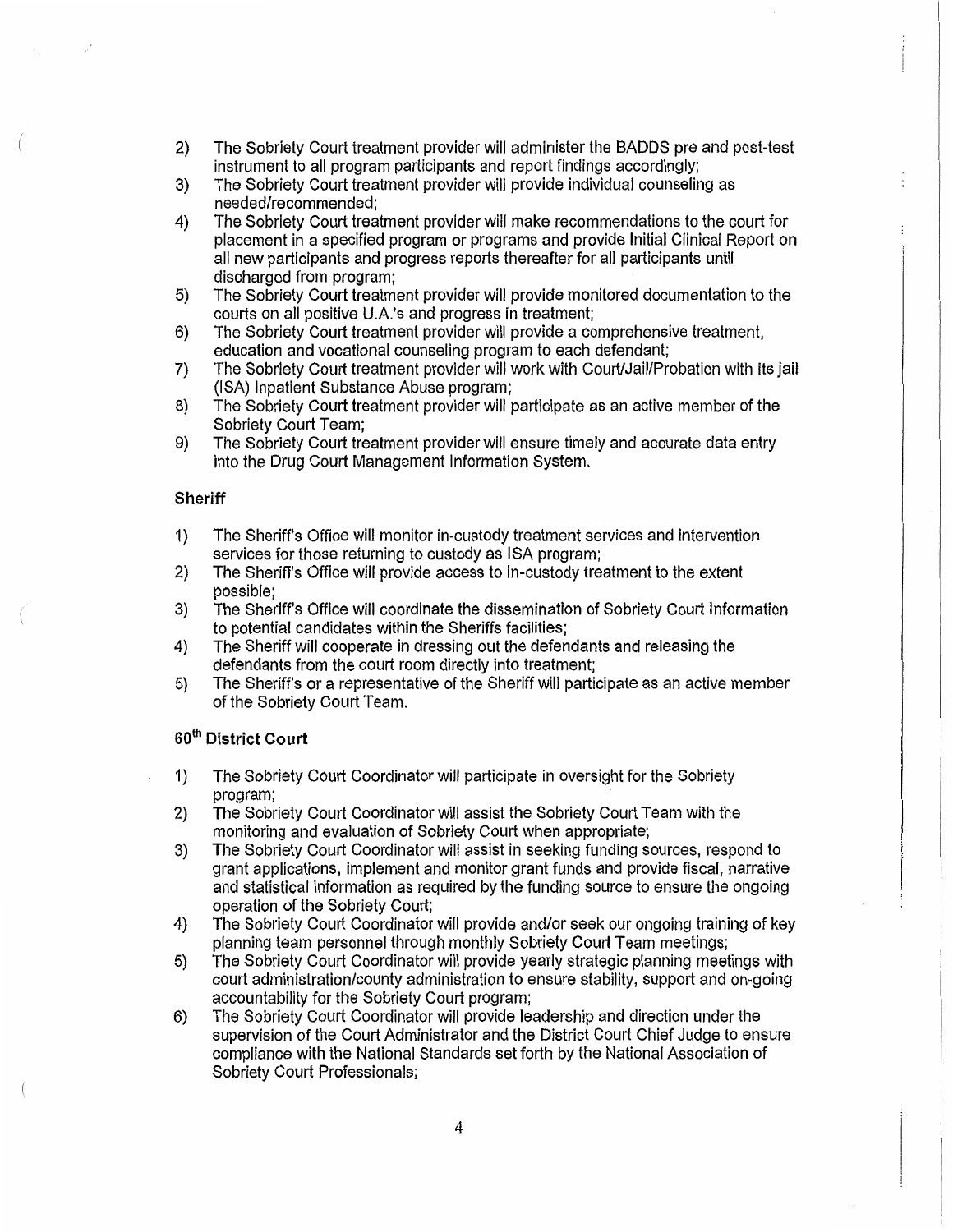- 7) The Sobriety Court Coordinator will be responsible for the preparation of the annual report setting forth the incidence of recidivism among Sobriety Court graduates;
- 8) The Sobriety Court Coordinator will participate as an active member of the Sobriety Court Team.

## SOBRIETY COURT STEERING COMMITTEE

All parties agree to continue to be represented in this group. This group will be responsible for modifying and amending this Agreement. They will address problems and issues as identified and develop policy and program modifications.

## AGREEMENT MODIFICATIONS

Any individual Agency wjshing to amend/modify this Agreement will notify the Sobriety Court Committee of the issue(s). The Sobriety Court Planning Committee will address that issue(s) for purposes of modifying/amending the issue(s). This issue(s) will be decided by consensus (if possible) or by simple majority.

## TERMINATION OF AGREEMENT

Individual Agencies contemplating termination of their participation in this Agreement shall first notify the Sobriety Court Steering Committee of their concern. The Steering Committee will attempt to resolve the problem to ensure continuation of the Sobriety Court. If unable to resolve the problem, the individual Agency or Department can exercise its right to terminate this agreement by notifying all other Agencies in writing a minimum of 90 days prior to such termination.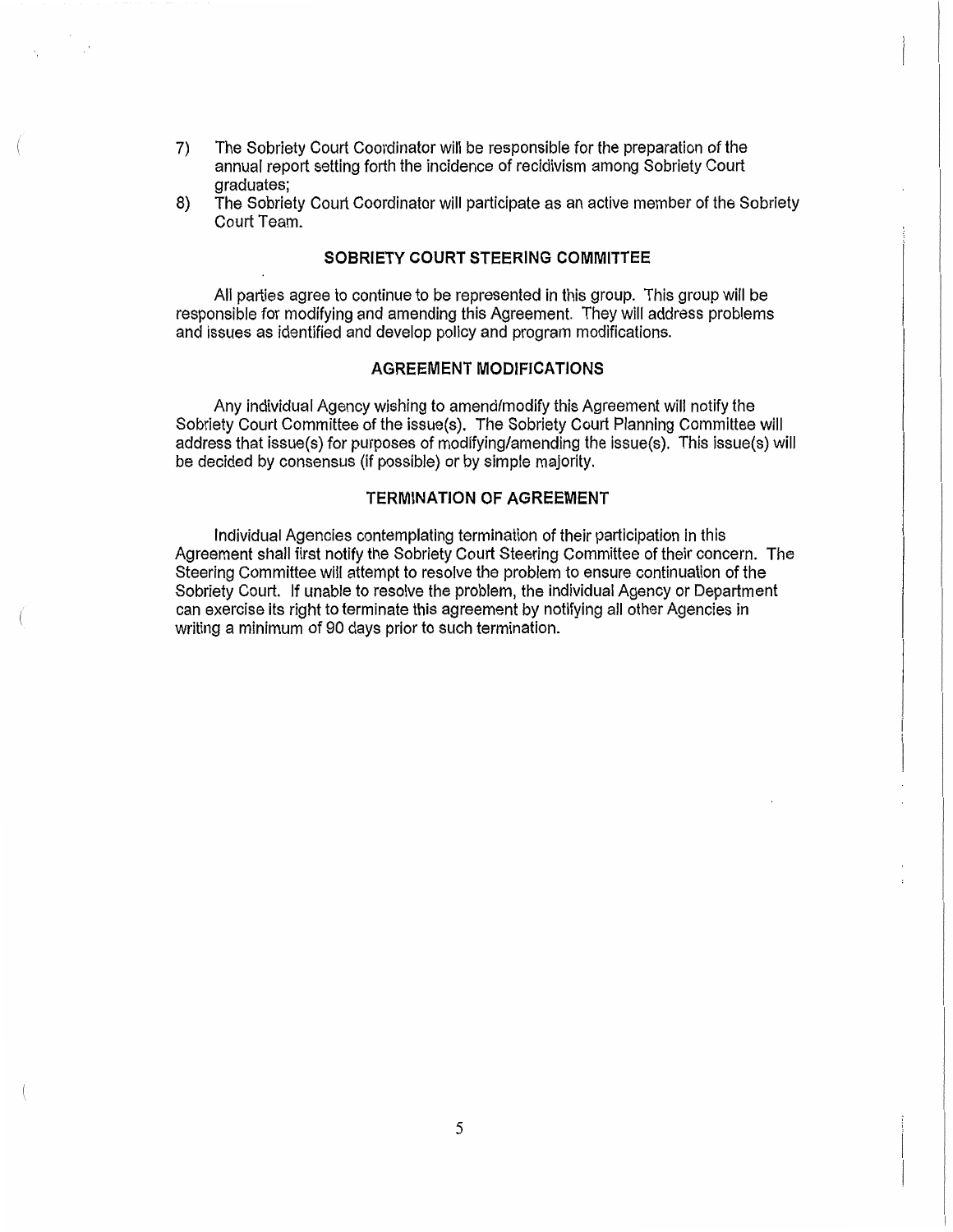IN WITNESS THEREOF, the parties haye caused their duly authorized representative to execute this agreement.

 $\frac{1}{\sqrt{2}}$  Oate  $-1$ Maria Ladas Hoopes, Chief Judge  $\frac{6}{\frac{6}{\frac{6}{\frac{1}{2}}}}\sqrt{2}$ Andrew Wierenge-Hr, Judge Dale Hilson  $6 - 17 - 13$ <br>Date Prosecutor, County of Muskegon  $e$ ı Dean Roesler Sheriff, County of Muskegon  $6/12/13$ Brian Hosticka Defense Attorney  $6 - 18 - 13$ Date Louis Churchwell, CEO, WMT/TLC **Treatment Provider**  $6 - 19 - 13$ 

 $6 - 10 - 13$ 

Susan Cook, CEO, Mercy Life Counseling<br>Treatment Provider

ennard

cy Hennard<br>District Court Administrator 60

 $\left($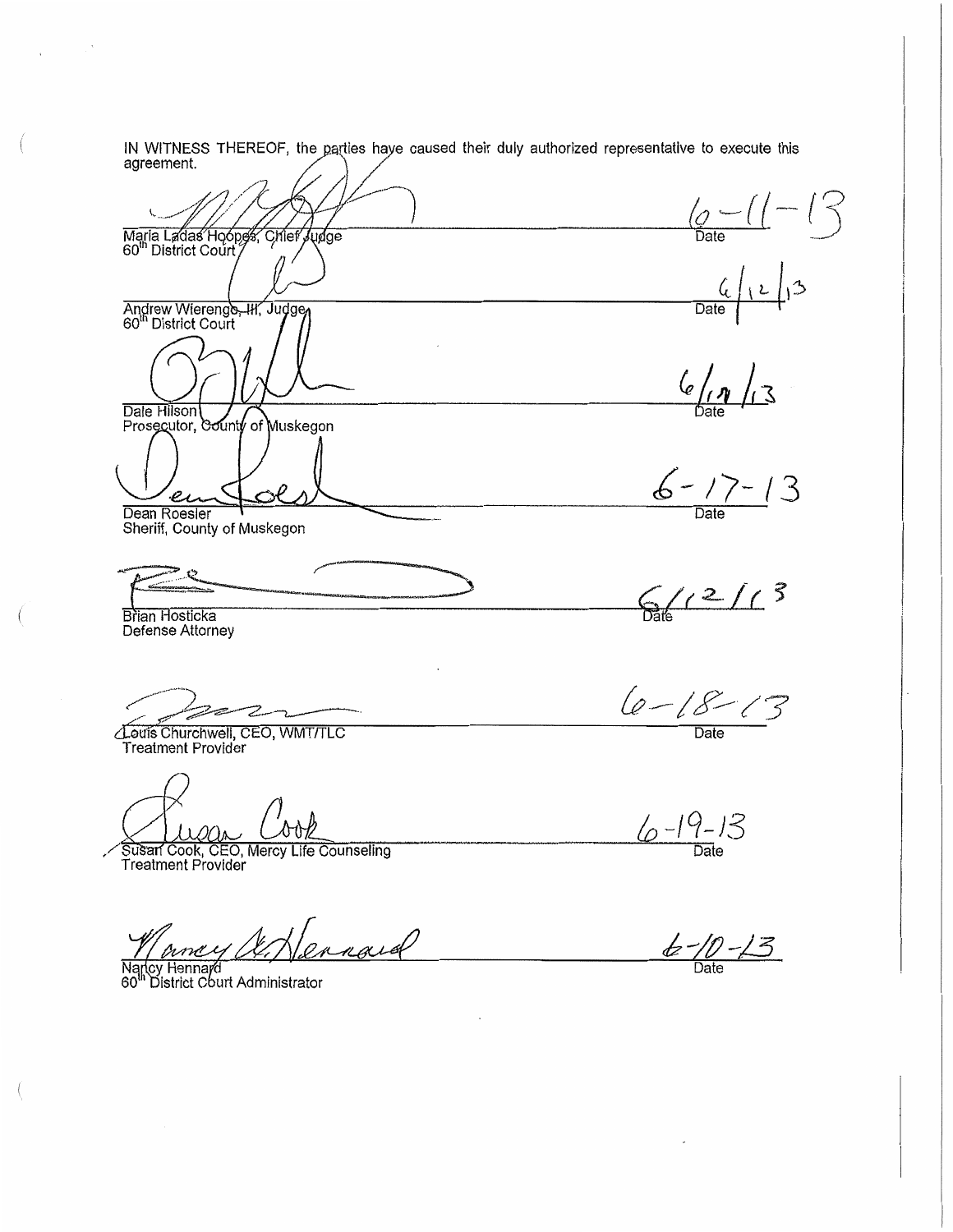## Michigan State Police Byrne-JAG Grant Requirements - Appendix

- 1. The subcontractor agrees and understands that the nonsupplanting requirement mandates that grant funds may be used only to supplement (increase) a subcontractor's budget and may not supplant (replace) state, local or tribal funds that the subcontractor otherwise would have spent on positions or any other items approved in this agreement if it had not received a grant award.
- If the subcontractor hires new positions  $\mathbf{2}$ (including filling existing vacancies that are no longer funded in your agency's budget), it must hire these additional positions on or after the official grant award start date, above its current budgeted level of positions.
- If the subcontractor rehires personnel who 3. have already been laid off at the time of application as a result of state, local or tribal budget cuts, it must rehire the personnel on or after the official grant award start date and maintain documentation showing the date(s) that the positions were laid off and rehired.
- 4. For the subcontractor's plans on maintaining personnel who are at the time of the application scheduled to be laid off on a future date as a result of state, local or tribal budget cuts, the subcontractor must continue to fund the personnel with its own funds from the grant award start date until the date of the scheduled lay-off and maintain documentation showing the date(s) and reason(s) for the lay-off.
- The court gives assurance to the county and 5. the SCAO that the subcontractor shall comply with 45 CFR §76 and certifies to the best of its knowledge and belief that it and its subcontractors: (a) Are not presently debarred, suspended, proposed for debarment, declared ineligible, or voluntarily excluded from covered transactions by any federal

department or agency, (b) Have not within a three year period preceding this agreement been: (1) Convicted of or had a civil judgment rendered against them for commission of fraud; (2) Convicted of a criminal offense in connection with obtaining, attempting to obtain, or performing a public (federal, state or local) transaction or contract under a public transaction; (3) Convicted of a violation of federal or state anti-trust statutes; or (4) Convicted of embezzlement, theft, forgery, bribery, falsification or destruction of records, making false statements, or receiving stolen property, (c) Are not presently indicted for or otherwise criminally or civilly charged by a government entity (federal, state or local) with commission of any of the offenses enumerated in subsection B, (d) Have not within a three (3) year period preceding this agreement had one or more public transactions (federal, state or local) terminated for cause or default.

- The subcontractor agrees that it will provide a 6. drug-free workplace and abide by all requirements under the Drug-Free Workplace Act of 1988, and implemented at 28 C.F.R. Part 67, Subpart F, for contractors.
- 7. Costs must be reasonable and necessary. If required by the local jurisdiction, costs must be sustained by competitive bids. All contracts and subcontracts require approval by SCAO. Individual consultant fees are limited to \$450 (excluding travel, lodging and meal costs) per day, which includes legal, medical, psychological, and accountant consultants. If the rate will exceed \$450 for an eight-hour day, written approval is required from SCAO. Compensation for individual consultant services is to be responsible and consistent with that paid for similar services in the marketplace.

| Signature of Authorized Certifying Official | Title<br>Director |
|---------------------------------------------|-------------------|
| Applicant Organization                      | Date Submitted    |
|                                             |                   |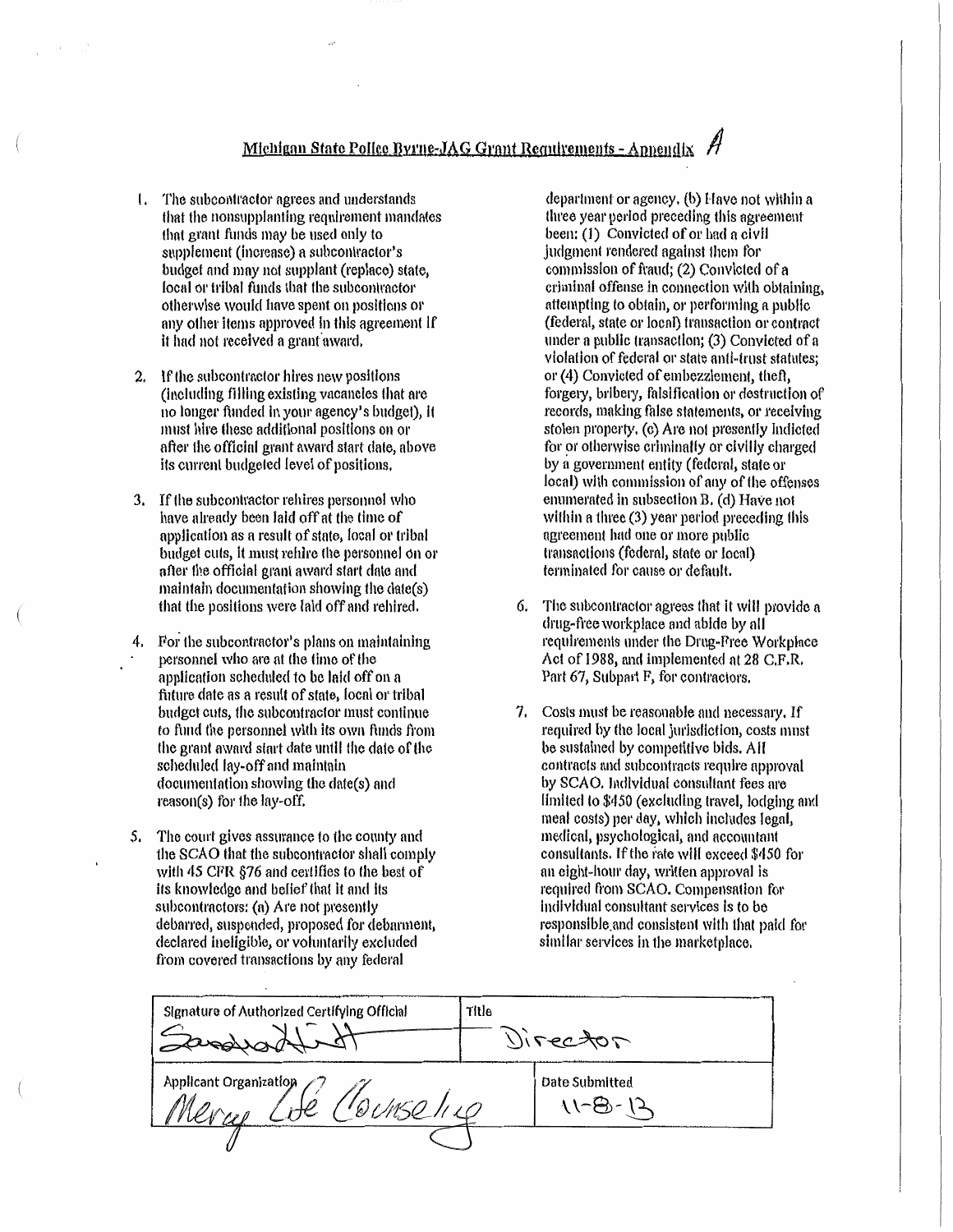OMB Approval No. 4040·000: Explrallon Date: 06/30/2014

# ASSURANCES NON-CONSTRUCTION PROGRAMS

Appender

Public reporting burden for this collection of information is estimated to average 15 minutes per response, including time for reviewing Instructions, searching existing data sources, gathering and maintaining the data needed, and completing and reviewing the collection of Information. Send comments regarding the burden estimate or any other aspect of this collection of information, including suggestions for reducing this burden, to the Office of Management and Budget, Papetwork Reducllon Project (0348-0040), Washington, DC 20503.

## PLEASE DO NOT RETURN YOUR COMPLETED FORM TO THE OFFICE OF MANAGEMENT AND BUDGET, SEND IT TO THE ADDRESS PROVIDED BY THE SPONSORING AGENCY.

NOTE: Certain of these assurances may not be applicable to your project or program, if you have questions, please contact the awarding agency. Further, certain Federal awarding agencies may require applicants to certify to additional assurances. If such Is the case, you will be notified.

As the duly authorized representative of the applicant, I certify that the applicant:

- Has the legal authority to apply for Federal assistance and the Institutional, managerial and financial capability (Including funds sufficient to pay the non·Federal share of project cost) to ensure proper planning, management and completion of the project described in this application.
- 2. Will give the awarding agency, the Comptroller General of the United States and, If appropriate, the State, through any authorized representative, access to and the right to examine all records, hooks, papers, or documents related to the award; and will establish a proper accounting system in accordance with generally accepfed accounting standards or agency dlrecllves.
- 3. Will establish safeguards to prohibit employees from using their positions for a purpose that constitutes or presents the appearance of personal or organizational conflict of Interest, or personal gain.
- 4. Wllf lnltlale and complete lhe work within the applicable Ume frame after receipt of approval of the awarding agenoy.
- 5. Will comply wllh the Intergovernmental Personnel Act of 1970 (42 U.S.C. §§4728-4763) relating to prescribed standards for merit systems for programs funded under one of the 19 statutes or regulallons specified In Appendix A of OPM's Standards for a Merit System of Personnel Administration (5 C.F.R. 900, Subpart F).
- 6. Will comply wllh all Federal statutes relating to nondlscrlmfnatlon. These include but are not limited to: (a) IItie VI of the Civil Rights Act of 1964 (P.L. 88-352) which prohibits discrimination on the basis of race, color or national orrgln; (b) Title IX of the Educallon Amendments of 1972, as amended  $(20 \cup .S.C. \S§1681-$ 1683, and 1685-1686), which prohibits discrimination on the basis of sex; (c) Section 504 of the Rehabilitation

Act or 1973, as amended (29 U.S.C. §794), which prohibits discrimination on the basis of handicaps; (d) the Age Discrimination Act of 1975, as amended (42 U:S.C. §§6101-6107), which prohibits discrimination on the basis of agej (e) the Drug Abuse Office and Treatment Act or 1972 (P.l. 92·255), as amended, relating to nondlscrlmlnalion on lhe basis of drug abuse; (f) the Comprehensive Alcohol Abuse and Alcoholism Prevention, Treatment and Rehabilitation Act of 1970 (P.L. 91-616), as amended, relating to nondiscrimination on the basis of alcohol abuse or alcoholism; (g) §§523 and 527 of lhe Publlo Healfh Service Act of 1912 (42 U.S.C. §§290 dd-3 and 290 ee-3), as amended, relating to confidentiality of alcohol and drug abuse patient records; (h) Tille VIII of lhe Civil Rights Act of 1960 (42 U.S.C. §§3601 et seq.), as amended, relating to nondiscrimination in the sale, rental or financing of housing; (I) any other nondiscrimination provisions in the specific statute(s) undor which application for Federal assistance fs baing made; and, (i) the requirements of any other nondiscrimination statute(s) which may apply to the application.

- 7. Will comply, or has already compiled, with the requirements of Titles II and Ill of lha Uniform Relocation Assistance and Real Property Acquisition Policies Act of 1970 (P.L. 91-646) which provide for fair and equitable treatment of persons displaced or whose property is acquired as a result of Federal or federally-assisted programs. These requirements apply to all Interests in real properly acquired for project purposes regardless of Federal participation In purchases.
- B. Will comply, as applicable, wilh provisions of lha Hatch Act (5 U.s.c. §§1501~1500 and 7324-7320) which limit the political activities of employees whose principal employment activities are funded in whole or In part with Federal funds.

Authorized for Local Reproduction

Standard Form 424B {Rev. 7·97) Prescribed by OMB Circular A-102